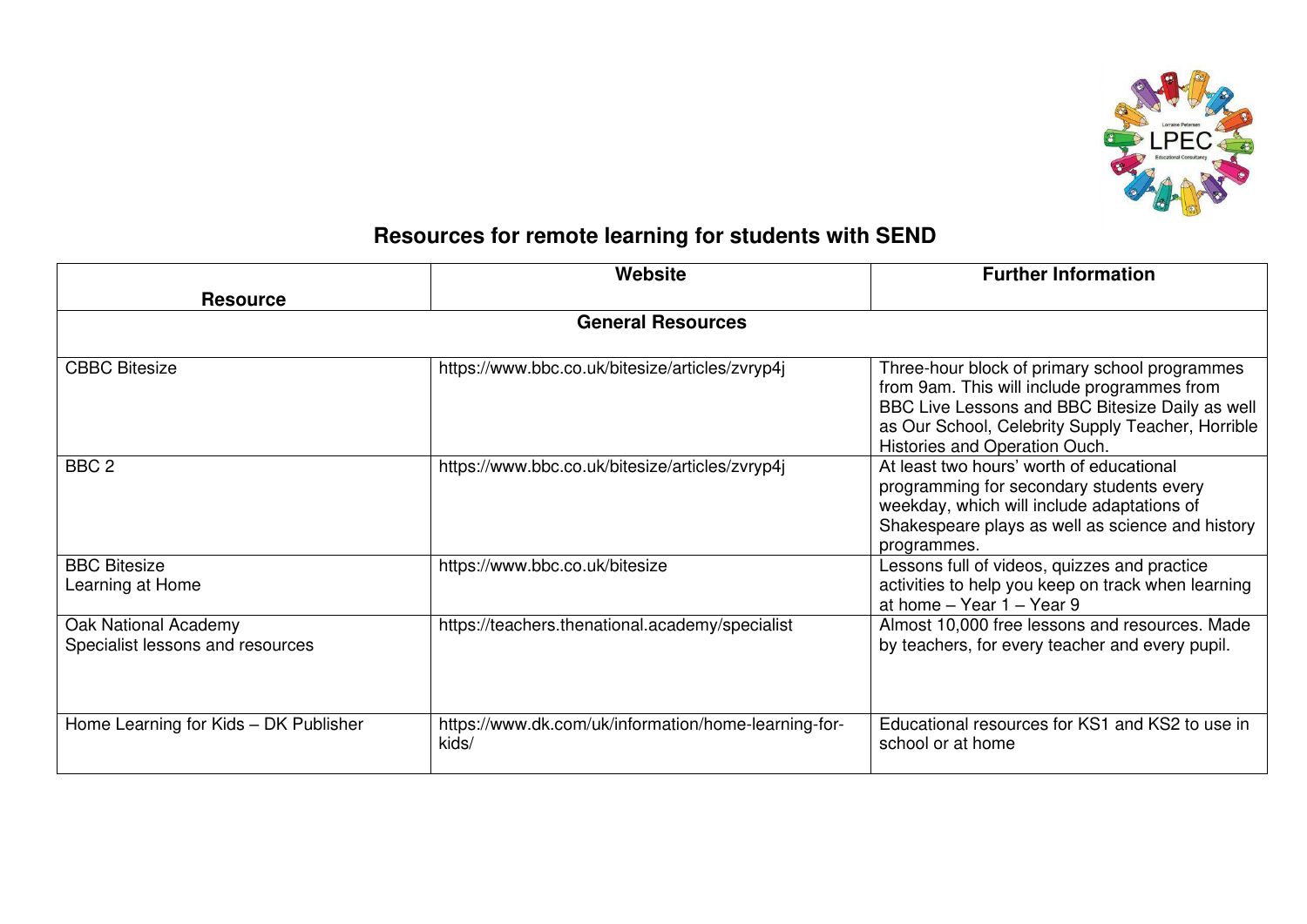| <b>Scholastic Home Learning Kits</b>                            | https://shop.scholastic.co.uk/home-learning                                                       | A carefully selected range of free home learning<br>resource packs designed to help your child get<br>the most from school - Early Years, KS1 and<br>KS <sub>2</sub>                                                                                                                                 |
|-----------------------------------------------------------------|---------------------------------------------------------------------------------------------------|------------------------------------------------------------------------------------------------------------------------------------------------------------------------------------------------------------------------------------------------------------------------------------------------------|
| <b>TTS Learning at Home</b>                                     | https://www.tts-<br>group.co.uk/home+learning+activities.html                                     | A free curriculum-focused independent learning<br>resource with over 120 home learning activities all<br>planned and all prepared for Early Years, KS1<br>and KS2.                                                                                                                                   |
| Chatterpack Home learning Resources for<br>schools and families | https://chatterpack.net/blogs/blog/resources-list-for-<br>home-learning                           | Links and ideas for free home learning                                                                                                                                                                                                                                                               |
| The SEN Resources Blog Home Learning                            | https://senresourcesblog.com/about-cheshire-sen-tutor/                                            | A comprehensive resource of activities to do at<br>home.                                                                                                                                                                                                                                             |
| <b>SENict</b>                                                   | https://www.ianbean.co.uk/senict-members-resource-<br>portal/                                     | A wealth of activities and support from Ian Bean,<br>a consultant and trainer specialising in the use of<br>ICT and assistive technology to support the<br>learning and communication needs of people of<br>all ages with severe and complex additional<br>needs.                                    |
| Learning Resources - Free Activity Sheets                       | https://www.learningresources.co.uk/free-activity-<br>sheets-for-kids                             | Explore our range of blogs, free downloadable<br>resources and top educational toys and games,<br>all developed to support learning through hands<br>on play                                                                                                                                         |
| Home Learning Guide for children with PMLD                      | https://tinyurl.com/y5hdc9ln                                                                      | A selection of activities that parents can do with<br>children with PMLD                                                                                                                                                                                                                             |
| Widgit on-line                                                  | https://mailchi.mp/widgit/wo                                                                      | We want to help parents, teachers and carers<br>who use symbols to support children or learner's<br>education. To make sure symbol users have<br>access to the systems and resources they are<br>offering free and unrestricted access to Widgit<br>Online and its ready-made materials for 30 days. |
| Twinkl SEND Home Learning Resource Pack                         | https://www.twinkl.co.uk/resource/send-school-closure-<br>home-learning-resource-pack-t-s-2548769 | Bursting with many engaging and exciting<br>resources, this useful pack will support primary<br>pupils with a range of SEND to stay on track with<br>their learning                                                                                                                                  |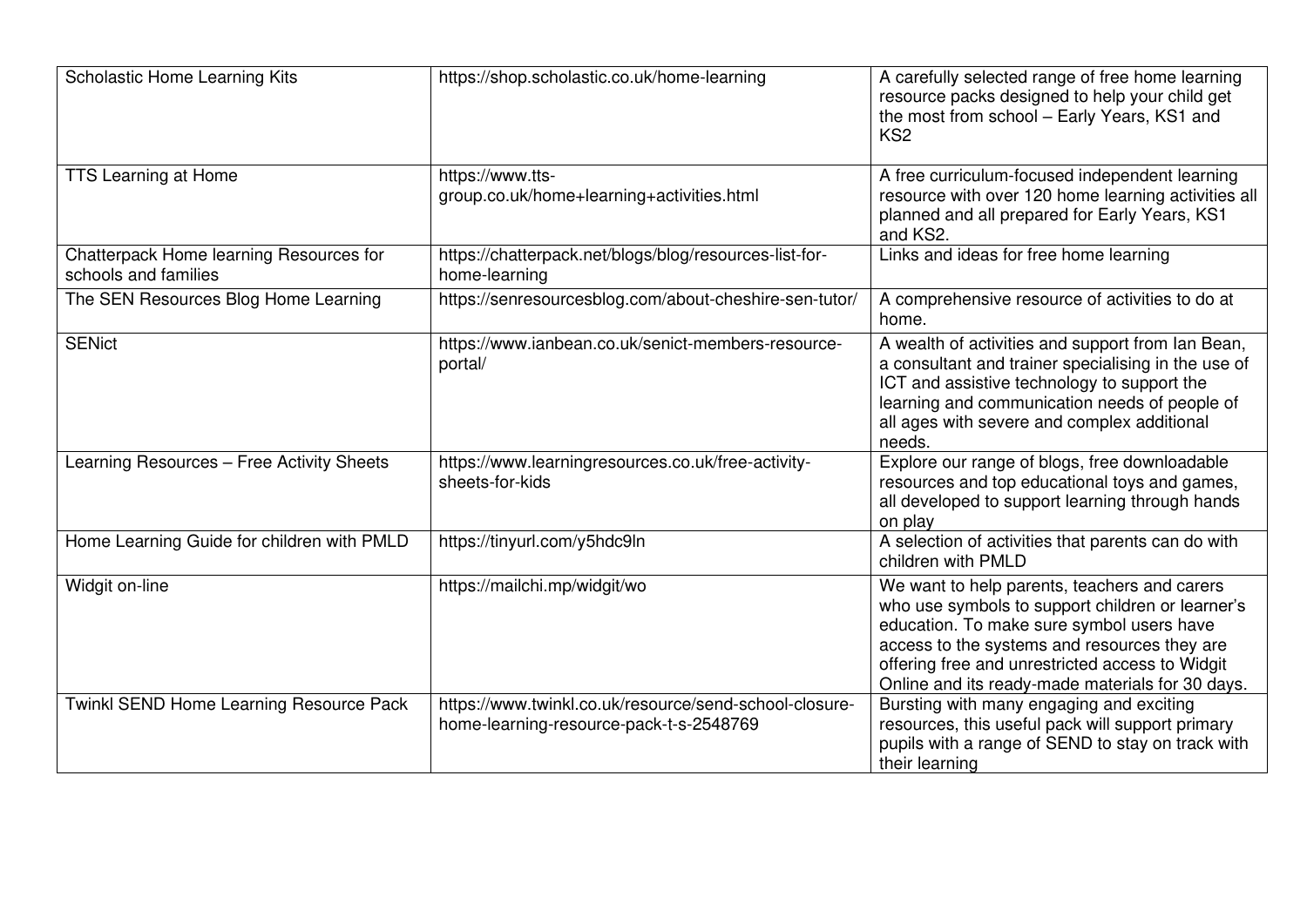| Special Needs Jungle and SEND Essentials                                                           | https://www.specialneedsjungle.com/wp-<br>content/uploads/2020/03/SEND-111-Coronavirus-<br>distance-learning-resources-F.pdf | A comprehensive list of distance education<br>resources for children and young people with<br><b>SEND</b>                                                                                       |  |
|----------------------------------------------------------------------------------------------------|------------------------------------------------------------------------------------------------------------------------------|-------------------------------------------------------------------------------------------------------------------------------------------------------------------------------------------------|--|
| University College London - Institute of<br>Education - Homeschooling children with<br><b>SEND</b> | https://tinyurl.com/yxrv4afd                                                                                                 | A series of information resources to help parents,<br>carers and families support pupils with SEND at<br>home during the period of school closures.                                             |  |
| NHS Herefordshire and Worcestershire<br>Children's Speech and Language Therapy<br>Resources        | https://www.hacw.nhs.uk/childrens-speech-and-<br>language-resources/                                                         | A wide variety of resources to support speech and<br>language difficulties                                                                                                                      |  |
| Reachout-ASC Downloadable Resources                                                                | https://reachoutasc.com/resources/downloadable-<br>resources/                                                                | A number of resources including social stories to<br>support a child with ASC during the Pandemic                                                                                               |  |
| Literacy                                                                                           |                                                                                                                              |                                                                                                                                                                                                 |  |
|                                                                                                    |                                                                                                                              |                                                                                                                                                                                                 |  |
| <b>Read Write Inc.</b>                                                                             | https://www.ruthmiskin.com/en/find-out-more/parents/                                                                         | Free RWI phonics lessons daily on You Tube.                                                                                                                                                     |  |
| Learning to read at home                                                                           | https://tinyurl.com/y33r854z                                                                                                 | Information for parents on supporting phonics in<br>the home.                                                                                                                                   |  |
| <b>Books by David Walliams</b>                                                                     | https://www.worldofdavidwalliams.com/                                                                                        | During the COVID-19 lockdown HarperCollins is<br>permitting teachers, librarians and booksellers to<br>record their own readings of our titles to share as<br>story time and read-aloud videos. |  |
| <b>Literacy Shed</b>                                                                               | https://www.literacyshedplus.com/en-gb/browse/free-<br>resources                                                             | Resources for KS1 and KS2                                                                                                                                                                       |  |
| Authorfy                                                                                           | https://authorfy.com/masterclasses/                                                                                          | Authorfy brings readers and writers closer<br>together through interactive video masterclasses,<br>fun downloadable activities, and exciting after<br>school club resources.                    |  |
| <b>Collins at Home</b>                                                                             | https://collins.co.uk/pages/collins-at-home                                                                                  | Free resources to support your child's learning at<br>home                                                                                                                                      |  |
| <b>Fiction Express</b>                                                                             | https://en.fictionexpress.com/coronavirus/                                                                                   | An interactive online reading platform for schools<br>with a unique methodology: which involves<br>students in the creation of stories.<br>3 months free access for schools                     |  |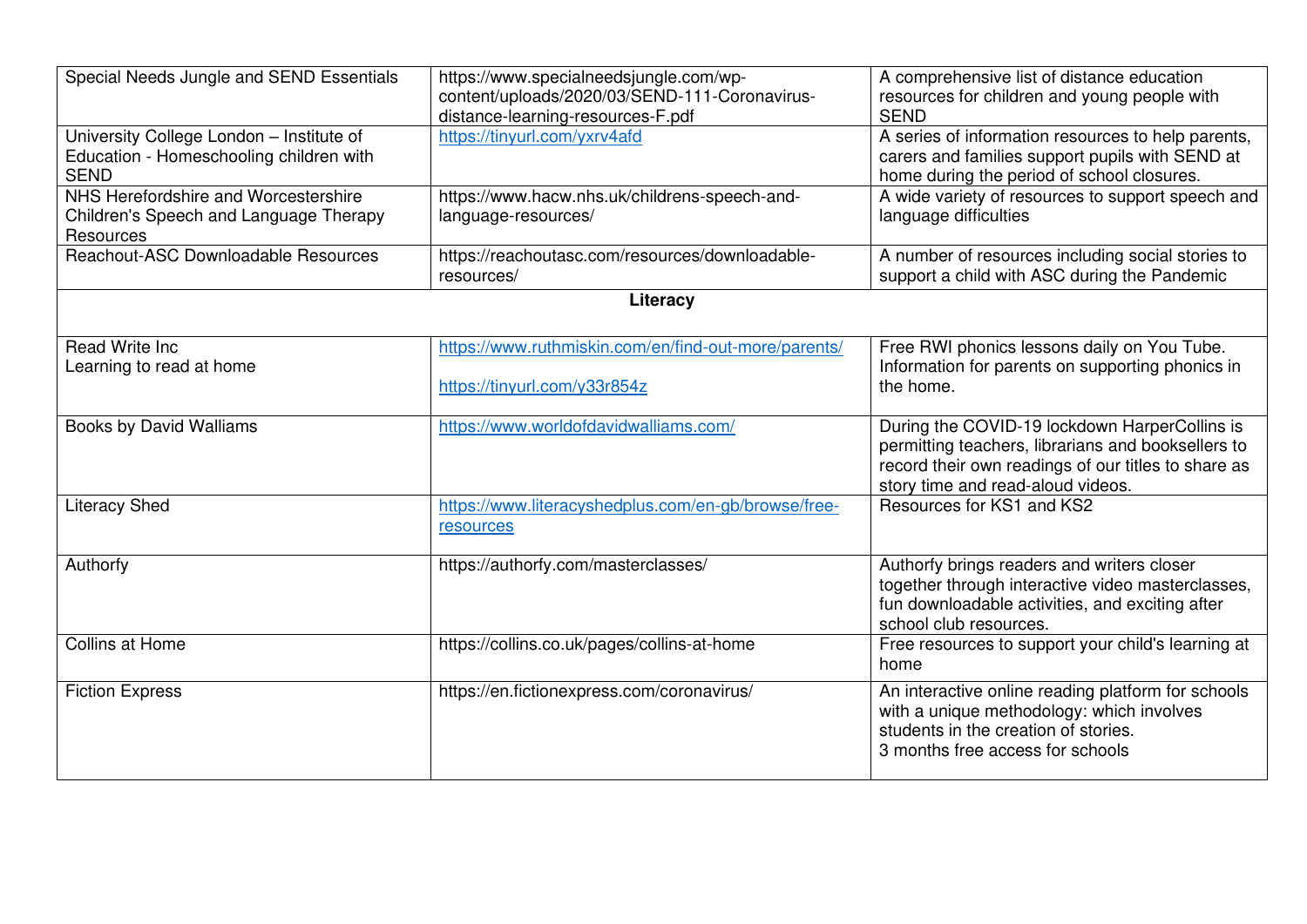| Jolly Learning - Jolly Phonics             | https://www.jollylearning.co.uk/school-closure-support-<br>for-parents/ | A wide range of worksheets and activities that<br>children will enjoy working through at home, as<br>well as guidance for parents if they are new to<br>phonics.                      |  |  |
|--------------------------------------------|-------------------------------------------------------------------------|---------------------------------------------------------------------------------------------------------------------------------------------------------------------------------------|--|--|
| Walker Books - At home with Walker Bear    | https://stayhome.walker.co.uk/                                          | Activities based on the best-selling books from<br>Walker plus You Tube channel of full readings<br>and bookish activities.                                                           |  |  |
| Kids' Poems and Stories with Michael Rosen | https://www.youtube.com/user/artificedesign/videos                      | A comprehensive catalogue of You Tube videos<br>from Michael Rosen on all aspects of poetry and<br>stories.                                                                           |  |  |
| Crick Software - Clicker                   | https://www.cricksoft.com/uk/clicker-free-access-<br>remote-learning    | Free access to Clicker until half term for all your<br>staff and pupils, which you can use in school and<br>pass on to parents to use at home                                         |  |  |
| <b>Driver Youth Trust</b>                  | https://www.driveryouthtrust.com/resources/                             | Resources designed to address common literacy<br>and SEND access challenges, and to help<br>teachers better support every learner in their<br>classroom.                              |  |  |
| <b>First News</b>                          | https://subscribe.firstnews.co.uk/free-downloadable-<br>issue/          | First News are offering free access to their<br>newspaper for a limited period of time, to help<br>parents and children during school closures                                        |  |  |
| <b>Mathematics</b>                         |                                                                         |                                                                                                                                                                                       |  |  |
| Corbett maths                              | https://corbettmaths.com/                                               | A wide selection of worksheets, practice papers<br>and daily mathematical activities for all ages.                                                                                    |  |  |
| My mini maths                              | https://myminimaths.co.uk/about-my-mini-maths/                          | <b>KS2 Maths Tutorials and activities</b>                                                                                                                                             |  |  |
| <b>Maths Bot</b>                           | https://mathsbot.com/                                                   | A wide range of tools and activities for teaching<br>maths including puzzles, starters and<br>manipulatives                                                                           |  |  |
| <b>White Rose Maths</b>                    | https://whiterosemaths.com/homelearning/                                | Daily 'home learning' lessons for Years 1-9. Every<br>lesson comes with a short video showing you<br>clearly and simply how to help your child<br>complete the activity successfully. |  |  |